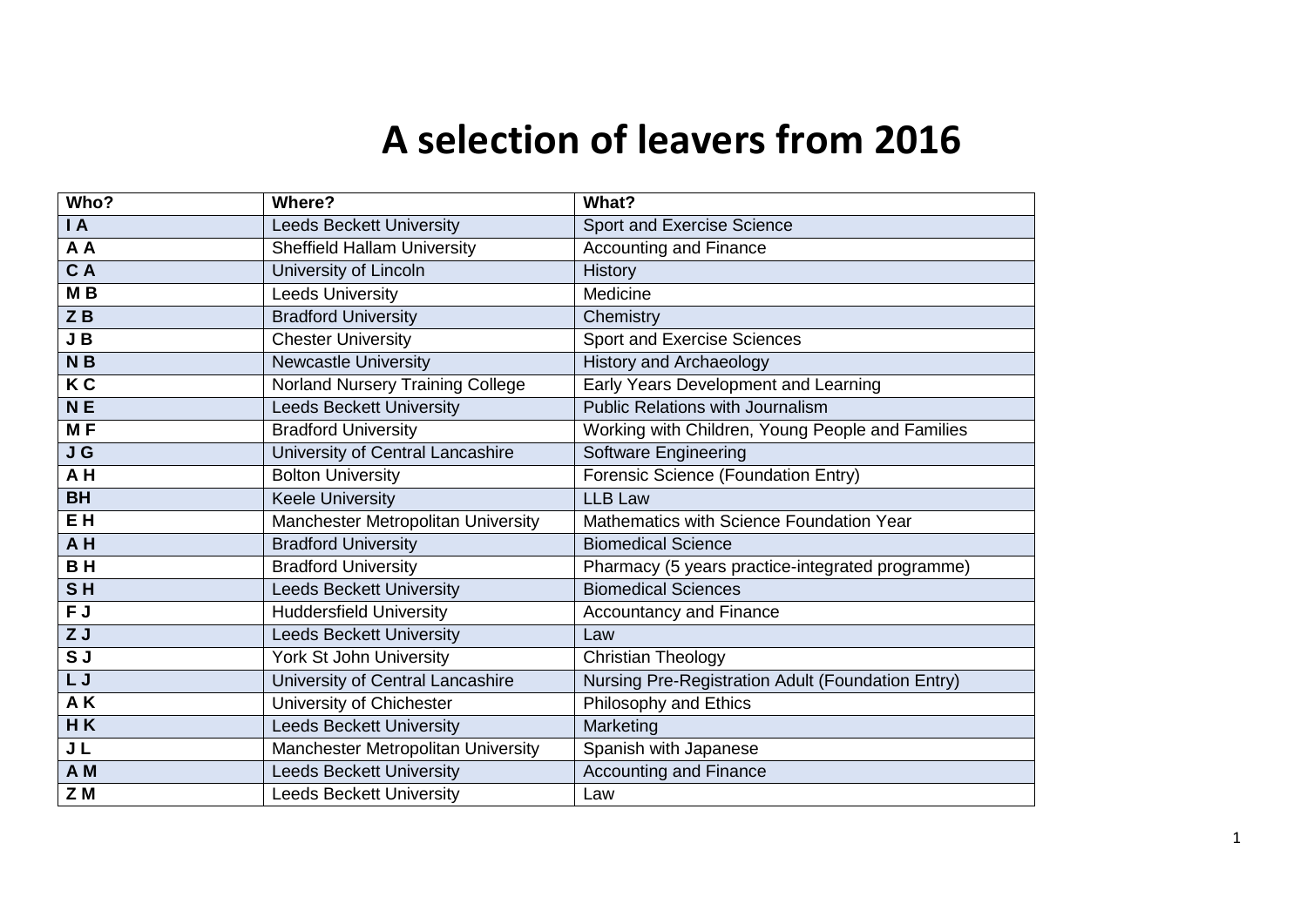| LM                       | <b>Leeds Trinity University</b>          | Film and Media                                   |
|--------------------------|------------------------------------------|--------------------------------------------------|
| Who?                     | Where?                                   | What?                                            |
| C M                      | <b>Edge Hill University</b>              | <b>Early Childhood Studies</b>                   |
| P <sub>M</sub>           | University of Leeds                      | Film, Photography and Media                      |
| L M                      | <b>Chester University</b>                | <b>Sport and Exercise Sciences</b>               |
| C M                      | <b>Edinburgh Napier University</b>       | Psychology                                       |
| W M                      | British and Irish Modern Music Institute | Music Journalism                                 |
| L M                      | <b>YORK University</b>                   | English                                          |
| MD                       | <b>Bolton University</b>                 | Accountancy with Foundation                      |
| AR                       | <b>Bradford University</b>               | Pharmacy (5 years practice-integrated programme) |
| $\overline{FS}$          | <b>Staffordshire University</b>          | Acting and Screen Performance                    |
| N <sub>S</sub>           | <b>Bradford University</b>               | Clinical Sciences/Medicine Foundation (Year 0)   |
| $S\overline{S}$          | Leeds City College                       | Law                                              |
| $\overline{\mathbf{s}}$  | <b>Bradford University</b>               | Law                                              |
| <b>ES</b>                | <b>Staffordshire University</b>          | <b>Acting and Theatre Arts</b>                   |
| A S                      | <b>Leeds Trinity University</b>          | History                                          |
| JS                       | <b>Leeds Trinity University</b>          | Sports Journalism                                |
| JS                       | <b>Leeds Beckett University</b>          | Architecture                                     |
| <b>ES</b>                | <b>Edge Hill University</b>              | <b>Physical Education and School Sport</b>       |
| R <sub>S</sub>           | University of Leeds                      | Social Work                                      |
| $\overline{\mathsf{LS}}$ | <b>University of Leicester</b>           | History                                          |
| $\overline{\mathsf{JS}}$ | Aberystwyth University                   | <b>English Literature</b>                        |
| G S                      | University of Law                        | Law                                              |
| WT                       | Manchester Metropolitan University       | <b>Software Engineering</b>                      |
| MT                       | <b>Liverpool John Moore University</b>   | <b>Applied Psychology</b>                        |
| L <sub>T</sub>           | University of East London                | Anthropology                                     |
| A W                      | Kings College London                     | Comparative Literature                           |
| JW                       | <b>Edge Hill University</b>              | Media, Music and Sound                           |
| TW                       | <b>Sheffield Hallam University</b>       | <b>Extended Degree Programme in Computing</b>    |
| AZ                       | <b>Bradford College</b>                  | <b>Primary Education with QTS</b>                |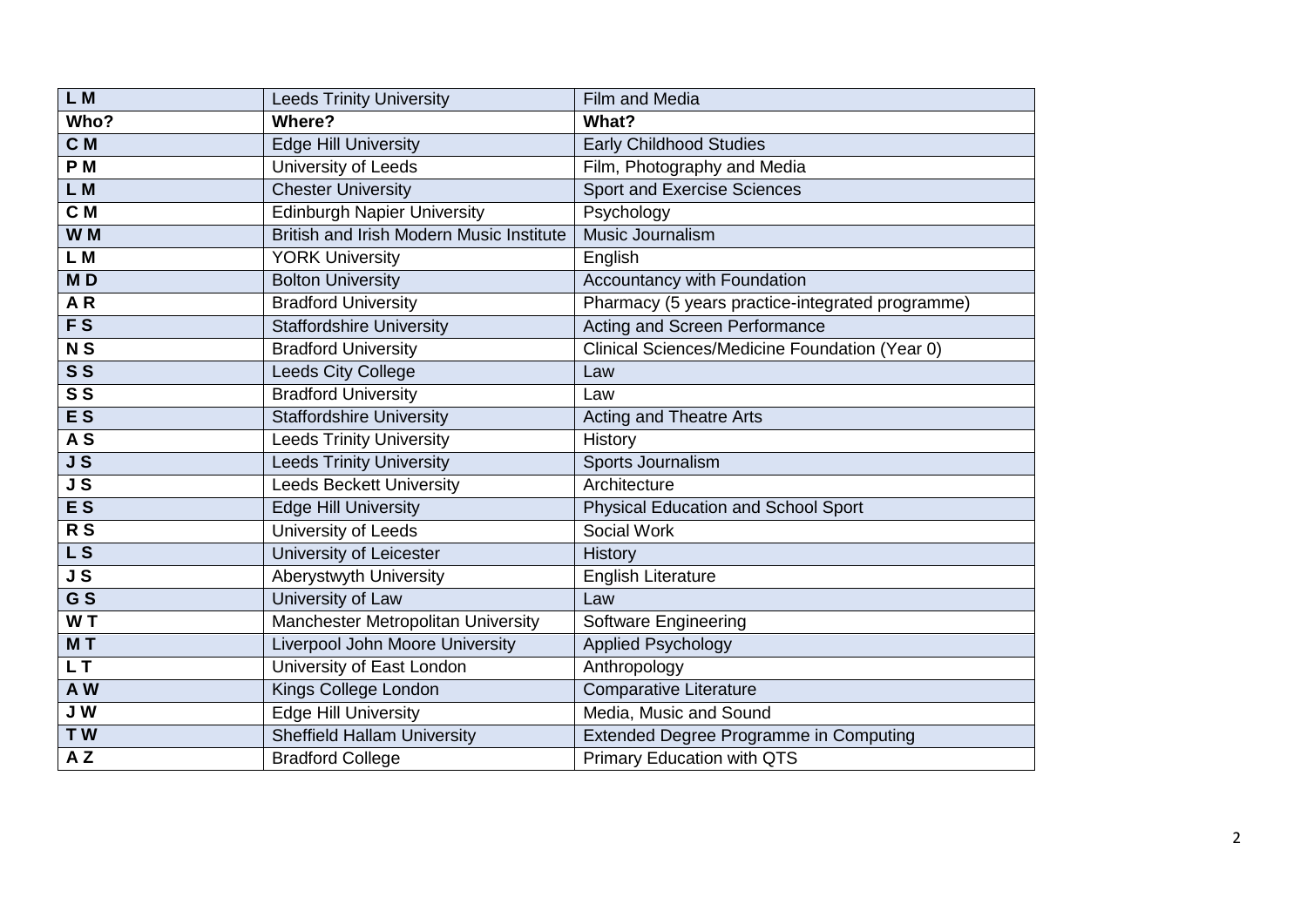## **A selection of leavers from 2017**

| Who?                                | Where?                          | What?                                         |
|-------------------------------------|---------------------------------|-----------------------------------------------|
| JA                                  | <b>Leeds Beckett University</b> | <b>Business and Management</b>                |
| SA                                  | <b>Leeds Beckett University</b> | Primary Education (Early Years 3-7)           |
| DA                                  | Northumbria University          | Law                                           |
| M A                                 | <b>Leeds Beckett University</b> | <b>Biomedical Sciences</b>                    |
| ZA                                  | <b>Leeds Trinity</b>            | <b>Education Studies</b>                      |
| A A                                 | <b>Leeds Beckett University</b> | Young People, Communities and Society         |
| H A                                 | <b>University Of Leeds</b>      | <b>Arts and Humanities</b>                    |
| A A                                 | <b>Leeds Beckett University</b> | Criminology                                   |
| M A                                 | <b>University Of Reading</b>    | Psychology                                    |
| A A                                 | <b>Leeds Trinity</b>            | Primary Education: Early Years (with QTS)     |
| <b>KA</b>                           | <b>Leeds Trinity</b>            | <b>Business and Management</b>                |
| AB                                  | Manchester Metropolitan         | <b>Computer Games Technology</b>              |
| N <sub>B</sub>                      | <b>University Of Manchester</b> | Politics and Modern History                   |
| $\overline{\mathsf{J}\,\mathsf{C}}$ | University Of Newcastle         | Chemistry                                     |
| C <sub>C</sub>                      | <b>Leeds Beckett University</b> | <b>Primary Education (Accelerated Degree)</b> |
| MD                                  | Leeds College Of Music          | <b>Music Production</b>                       |
| JD                                  | <b>UCLAN</b>                    | <b>Mathematics</b>                            |
| AE                                  | <b>Leeds Beckett University</b> | <b>English Literature</b>                     |
| K <sub>G</sub>                      | <b>University Of Manchester</b> | Pharmacy                                      |
| IH.                                 | <b>Leeds Trinity</b>            | <b>Education Studies</b>                      |
| GH                                  | <b>Leeds Beckett University</b> | <b>Business and Management</b>                |
| AH                                  | Huddersfield                    | Science (Extended)                            |
| M <sub>H</sub>                      | University Of Hull              | Psychology                                    |
| AH                                  | <b>Leeds Beckett University</b> | <b>Adult Nursing</b>                          |
| M <sub>H</sub>                      | <b>Leeds Beckett University</b> | Young People, Communities and Society         |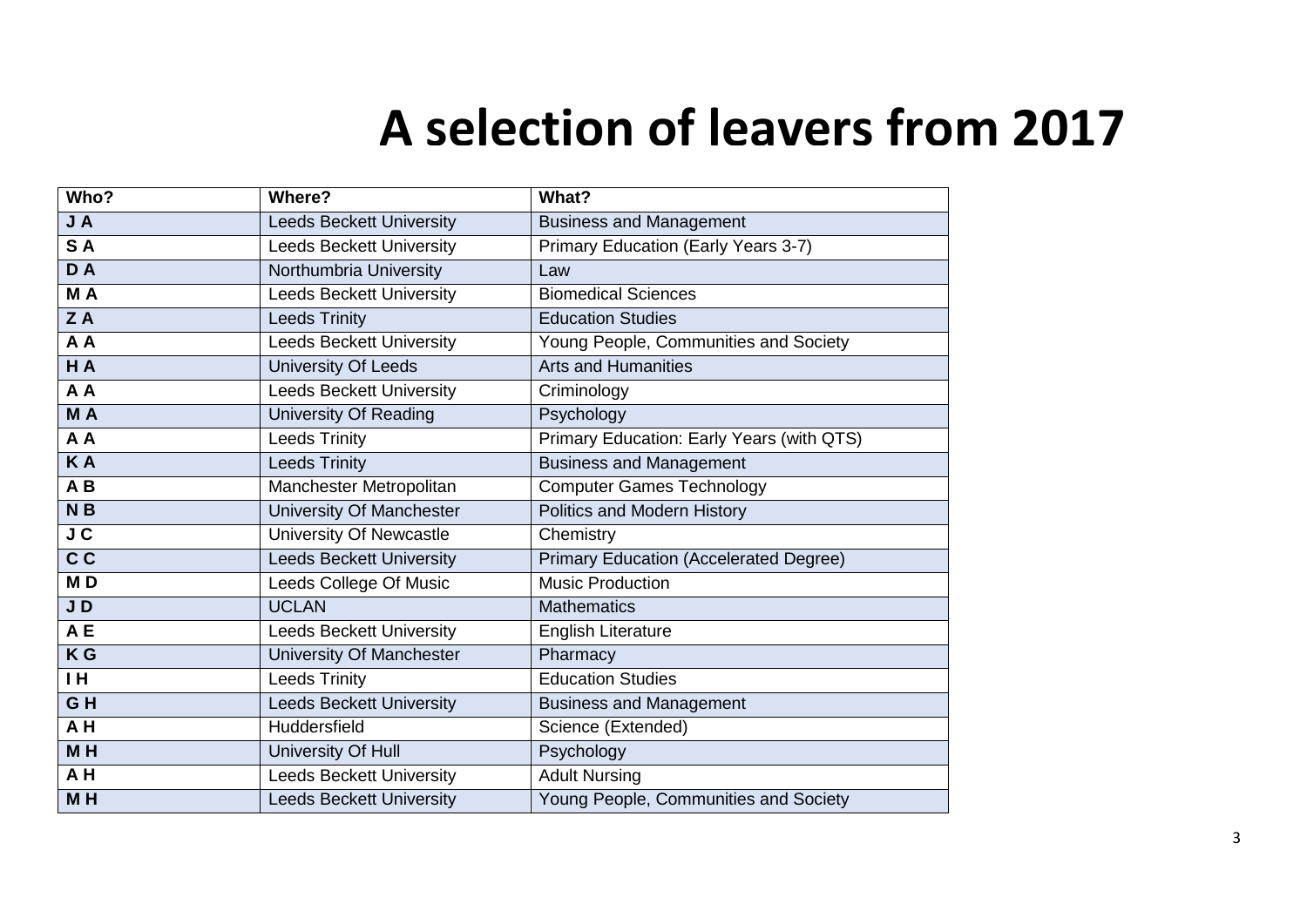| Who?           | Where?                           | What?                                        |
|----------------|----------------------------------|----------------------------------------------|
| M <sub>S</sub> | <b>Bradford University</b>       | Engineering                                  |
| M I            | <b>Leeds Trinity</b>             | Philosophy, Ethics and Religion              |
| H <sub>1</sub> | <b>Leeds Beckett University</b>  | Marketing with Advertising Management        |
| CJ             | <b>Leeds Beckett University</b>  | Sport and Exercise Science                   |
| NK             | <b>Sheffield Hallam</b>          | <b>Biomedical Sciences</b>                   |
| IK             | <b>Bradford College</b>          | <b>Ophthalmic Dispensing</b>                 |
| E M            | <b>Bradford</b>                  | <b>Accounting and Finance</b>                |
| A M            | <b>Leeds Beckett University</b>  | Law                                          |
| L M            | <b>University Of Leeds</b>       | <b>Accounting and Finance</b>                |
| C <sub>M</sub> | University Of Newcastle          | Biology                                      |
| J M            | University Of Newcastle          | Biochemistry                                 |
| R M            | <b>Liverpool Hope University</b> | Drama                                        |
| S <sub>M</sub> | <b>Leeds Beckett University</b>  | Criminology                                  |
| SM             | <b>Leeds Beckett University</b>  | Criminology                                  |
| S <sub>N</sub> | <b>Bradford College</b>          | <b>Interior Design</b>                       |
| IP             | <b>Bradford</b>                  | Nursing/Registered Nurse (Adult)             |
| SR             | <b>Bradford</b>                  | <b>Accounting and Finance</b>                |
| A <sub>S</sub> | <b>Leeds Trinity</b>             | <b>Business and Management</b>               |
| E <sub>S</sub> | <b>Leeds Beckett University</b>  | <b>Accounting and Finance</b>                |
| M <sub>S</sub> | <b>Bradford</b>                  | Nursing/Registered Nurse (Adult)             |
| S <sub>S</sub> | <b>ARU</b>                       | <b>Politics</b>                              |
| <b>DS</b>      | Buckinghamshire                  | Air Transport with Commercial Pilot Training |
| <b>ES</b>      | Manchester Metropolitan          | Animation                                    |
| AT             | Manchester Metropolitan          | Multimedia Journalism                        |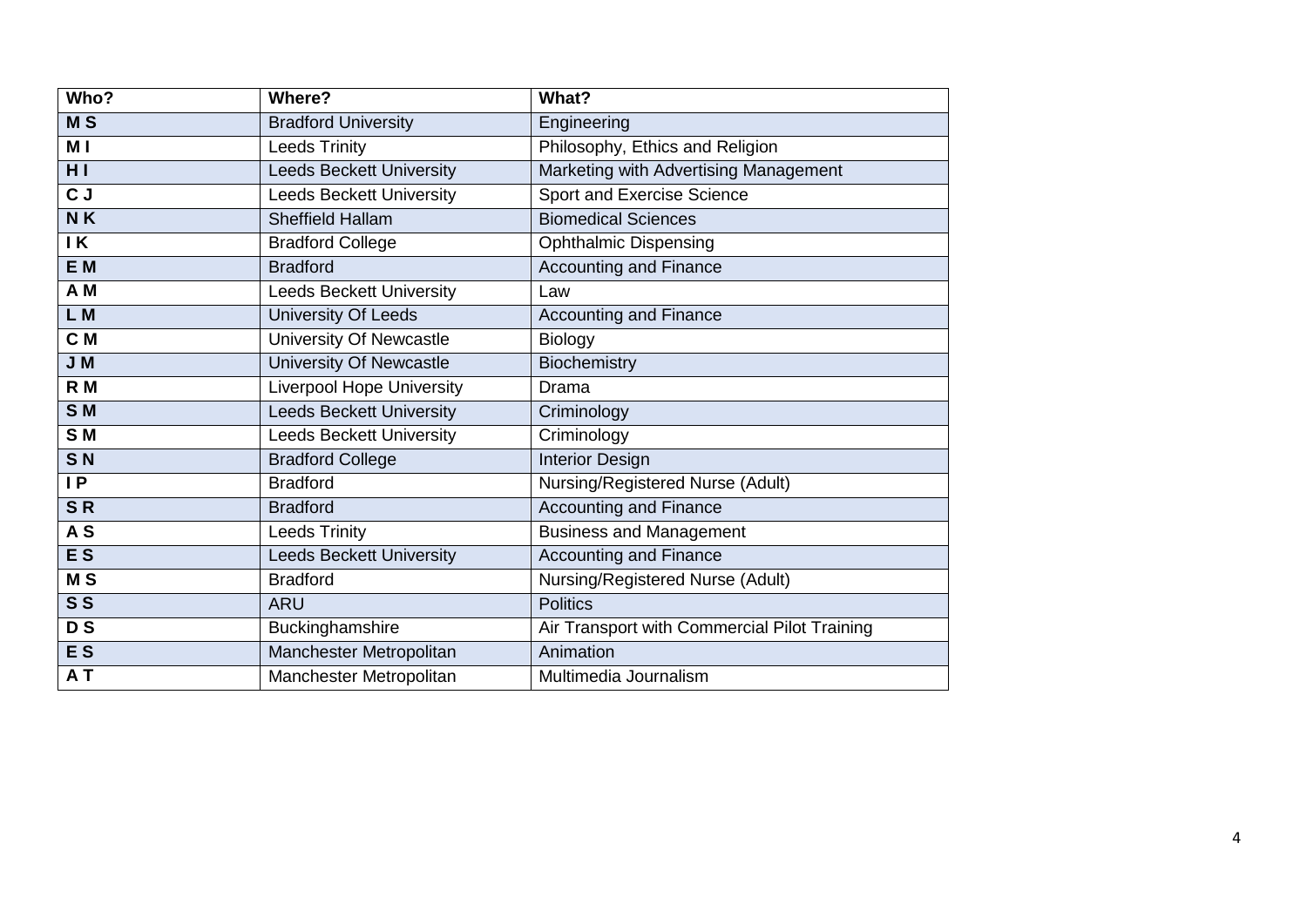## A selection of leavers from 2018

| Who?            | Where?                               | What?                                            |
|-----------------|--------------------------------------|--------------------------------------------------|
| <b>HA</b>       | <b>Leeds Metropolitan University</b> | Social Psychology                                |
| <b>SA</b>       | <b>Bradford University</b>           | <b>Ophthalmic Dispensing</b>                     |
| <b>NB</b>       | <b>Sheffield Hallam University</b>   | <b>Education with Psychology and Counselling</b> |
| $\overline{SC}$ | Leeds Metropolitan University        | <b>Primary Education (Accelerated Degree)</b>    |
| <b>MD</b>       | Manchester Metropolitan University   | Integrated Health and Social Care                |
| <b>TD</b>       | University Of Newcastle Upon Tyne    | Medicine and Surgery                             |
| <b>FD</b>       | <b>Huddersfield University</b>       | <b>English Literature</b>                        |
| <b>AD</b>       | University of Bath                   | Biochemistry                                     |
| <b>AF</b>       | <b>Sheffield Hallam University</b>   | Physiotherapy                                    |
| <b>AF</b>       | Leeds Metropolitan University        | <b>Physical Education</b>                        |
| <b>RG</b>       | University of Hull                   | <b>Biomedical Engineering</b>                    |
| GG              | Liverpool John Moore's University    | Psychology                                       |
| HG              | University of Salford                | Fashion Image Making and Styling                 |
| <b>VG</b>       | University of Northumbria            | Psychology                                       |
| OH              | Manchester Metropolitan University   | Psychology                                       |
| <b>RH</b>       | Manchester Metropolitan University   | English and Film (Foundation)                    |
| <b>KH</b>       | Leeds City Coaching College          | Sports (Coaching)                                |
| AH              | University of Hull                   | Physics                                          |
| <b>AH</b>       | <b>Huddersfield University</b>       | Digital and Social Media Marketing               |
| <b>SH</b>       | University of Bradford               | Social Work                                      |
| <b>EJ</b>       | <b>Nottingham Trent University</b>   | <b>Fashion Communication and Promotion</b>       |
| HJ              | De Montfort University               | Speech and Language Therapy                      |
| <b>NK</b>       | University of Bradford               | <b>Primary Education with QTS</b>                |